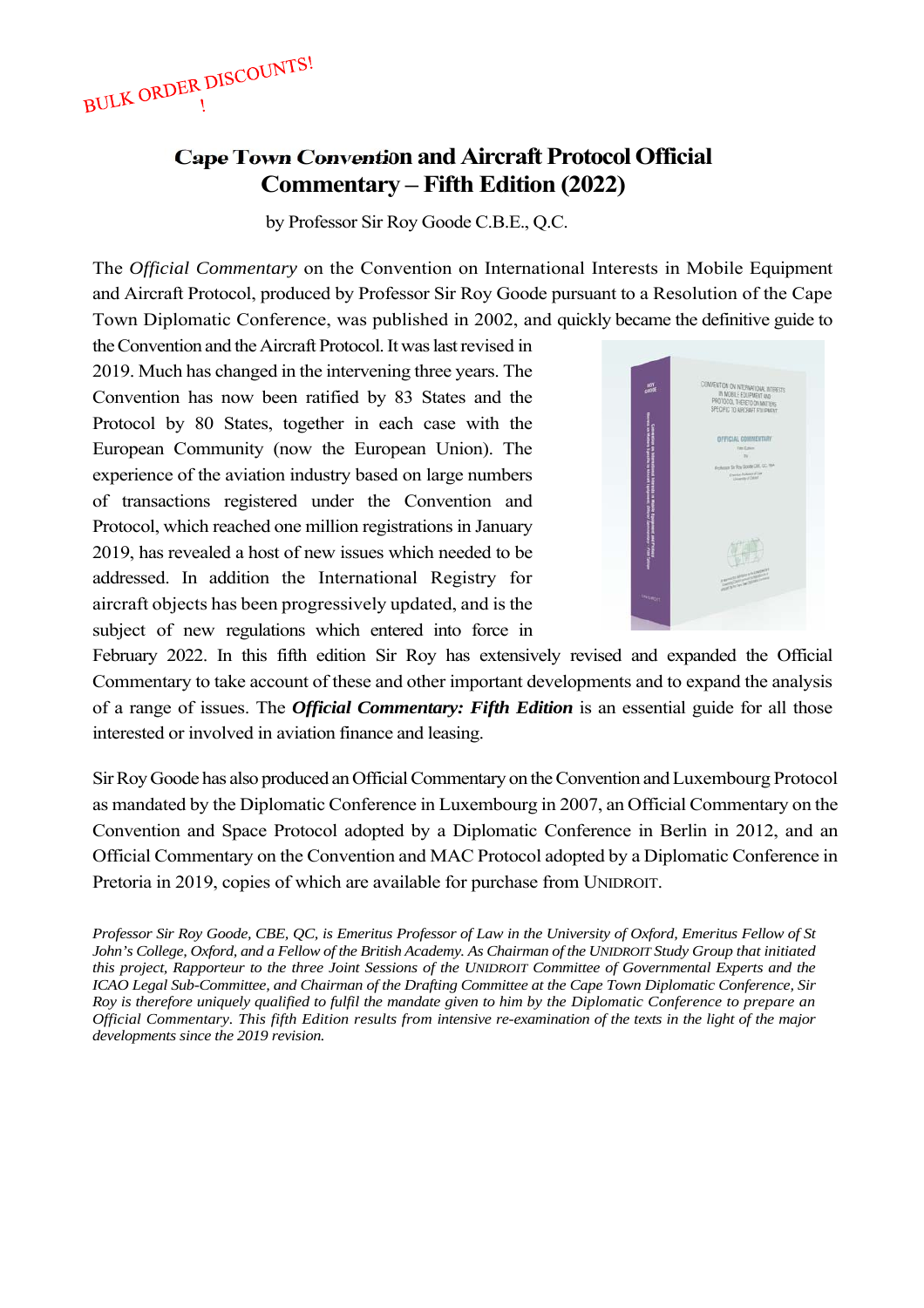## **Official Commentary on the Convention on International Interests in Mobile Equipment and the Protocol thereto on Matters specific to Aircraft Equipment (Fifth Edition)**

by Professor Sir Roy Goode CBE, QC (UNIDROIT 2022, soft cover 897 pages; 17 x 24 cm., ISBN 978-88-86449-45-8)

## **Contents**

Acknowledgments

Glossary of instruments

Table of Convention Articles

Table of Aircraft Protocol Articles

Introduction

| Part 1 | A brief history of the Convention and Aircraft Protocol                                                                                     |
|--------|---------------------------------------------------------------------------------------------------------------------------------------------|
| Part 2 | A review of the Convention                                                                                                                  |
| Part 3 | A review of the Aircraft Protocol                                                                                                           |
| Part 4 | Annotation of the Convention on International Interests in Mobile<br>Equipment                                                              |
| Part 5 | Annotation of the Protocol to the Convention on International<br>Interests in Mobile Equipment on Matters Specific to Aircraft<br>Equipment |

## APPENDICES

| Appendix I   | Convention on International Interests in Mobile Equipment                                                                                                           |  |  |  |  |
|--------------|---------------------------------------------------------------------------------------------------------------------------------------------------------------------|--|--|--|--|
| Appendix II  | Aircraft Protocol                                                                                                                                                   |  |  |  |  |
| Appendix III | Regulations and Procedures for the International Registry (Sixth<br>Edition 2013)                                                                                   |  |  |  |  |
| Appendix IV  | Final Act of the diplomatic Conference                                                                                                                              |  |  |  |  |
| Appendix V   | Resolution No. 1 of the Diplomatic Conference, with attached<br>Consolidated Text of the Convention and Aircraft Protocol                                           |  |  |  |  |
| Appendix VI  | Resolution No. 2 of the Diplomatic Conference, relating to the<br>establishment of the Supervisory Authority and the International<br>Registry for aircraft objects |  |  |  |  |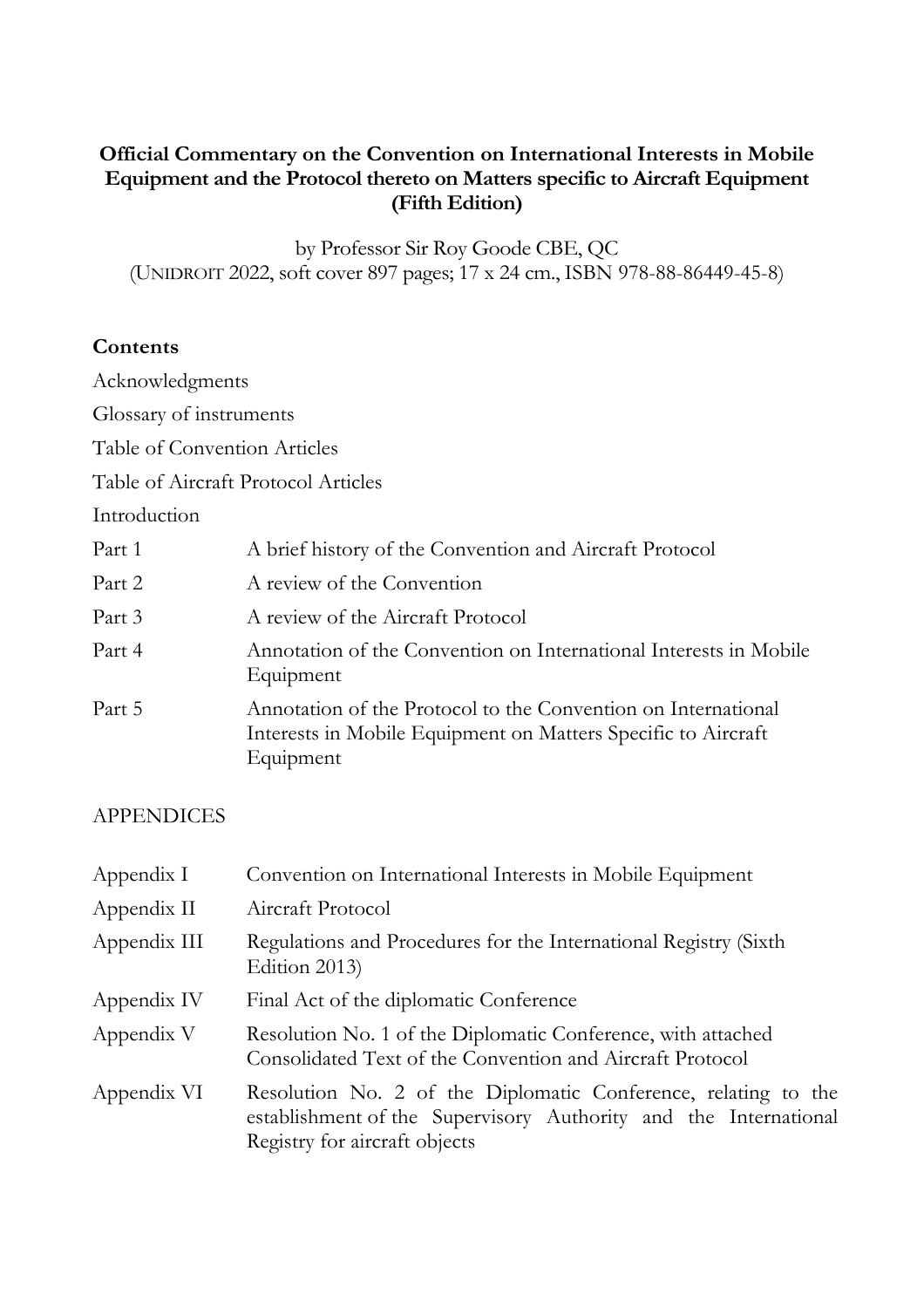| Appendix VII  | Resolution No. 3 of the Diplomatic Conference, pursuant to Article<br>$2(3)(b)$ and (c) of the Convention                                                                |  |  |  |  |
|---------------|--------------------------------------------------------------------------------------------------------------------------------------------------------------------------|--|--|--|--|
| Appendix VIII | Resolution No. 4 of the Diplomatic Conference, relating to technical<br>assistance with regard to the implementation and the use of the<br><b>International Registry</b> |  |  |  |  |
| Appendix IX   | Resolution No. 5 of the Diplomatic Conference, relating to the Official<br>Commentary on the Convention and Aircraft Protocol                                            |  |  |  |  |
| Appendix X    | Table of concordance between the Convention/ Aircraft Protocol<br>and the Consolidated Text                                                                              |  |  |  |  |
| Appendix XI   | Matrix of declarations permitted under the Convention and Aircraft<br>Protocol                                                                                           |  |  |  |  |
| Appendix XII  | Tables of declarations:                                                                                                                                                  |  |  |  |  |
|               | Appendix XIIA Declarations made by each Contracting State under the Convention                                                                                           |  |  |  |  |
|               | Appendix XIIB Declarations made by each Contracting State under the Aircraft<br>Protocol                                                                                 |  |  |  |  |
|               | Appendix XIIC Type of Non-Consensual Rights and Interests Declared by<br>Contracting States under Convention Article 39(1)(a)                                            |  |  |  |  |
|               | Appendix XIID Type of Non-Consensual Rights and Interests Declared by<br>Contracting States under Convention Article 40                                                  |  |  |  |  |
|               | Appendix XIIE Glossary of Declarations Capable of Being Made by Contracting<br>States under the Convention and Aircraft Protocol                                         |  |  |  |  |
|               | Appendix XIII Chronology of events concerning the development of the<br>Convention and Aircraft Protocol up to and including the<br>diplomatic Conference                |  |  |  |  |
|               | Appendix XIV List of key documents published by Unidroit and ICAO in<br>connection with the development of the Convention and Aircraft<br>Protocol                       |  |  |  |  |

INDEX